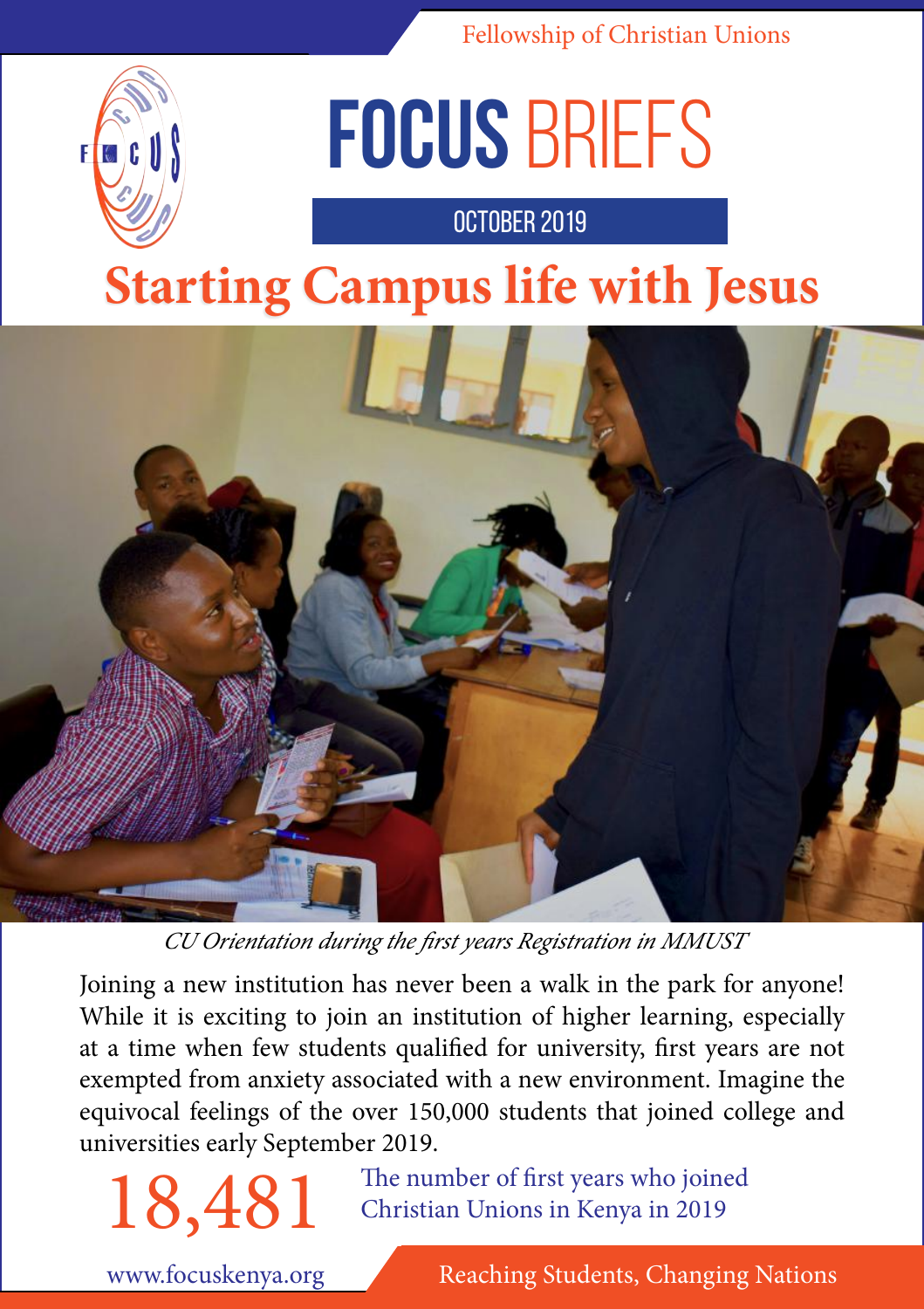Sometimes, parents and guardians are caught up in the ambivalence probably because of negative stories they hear about campus students or based on the hectic experience sometimes associated with the registration day. Such fears are not unmerited considering the new freedom in colleges and universities in comparison to high school life. However, the Christian Unions is a safe haven for the new students. The continuing students have over the years shown invaluable dedication in inducting and orienting the freshmen and women to the new life. With the support from FOCUS, the Christian Unions are already running the Anza FYT program, a first years orientation and induction program. We desire that through the CU effort, many of these first years will hear the gospel, turn to Christ as their personal savior, grow in faith and develop their leadership potential to become influencers in the society. Pray for the CU leaders and the members to be the blessed feet that take the Gospel to the first years



Machakos University Christian Union First years Retreat



Some of the first year students who received Christ during the orientation in Masinde Muliro Christian Union



Anza FYT class in session at Maseno University City Campus



First years from the University of Nairobi Upper Kabete in a Freshers Retreat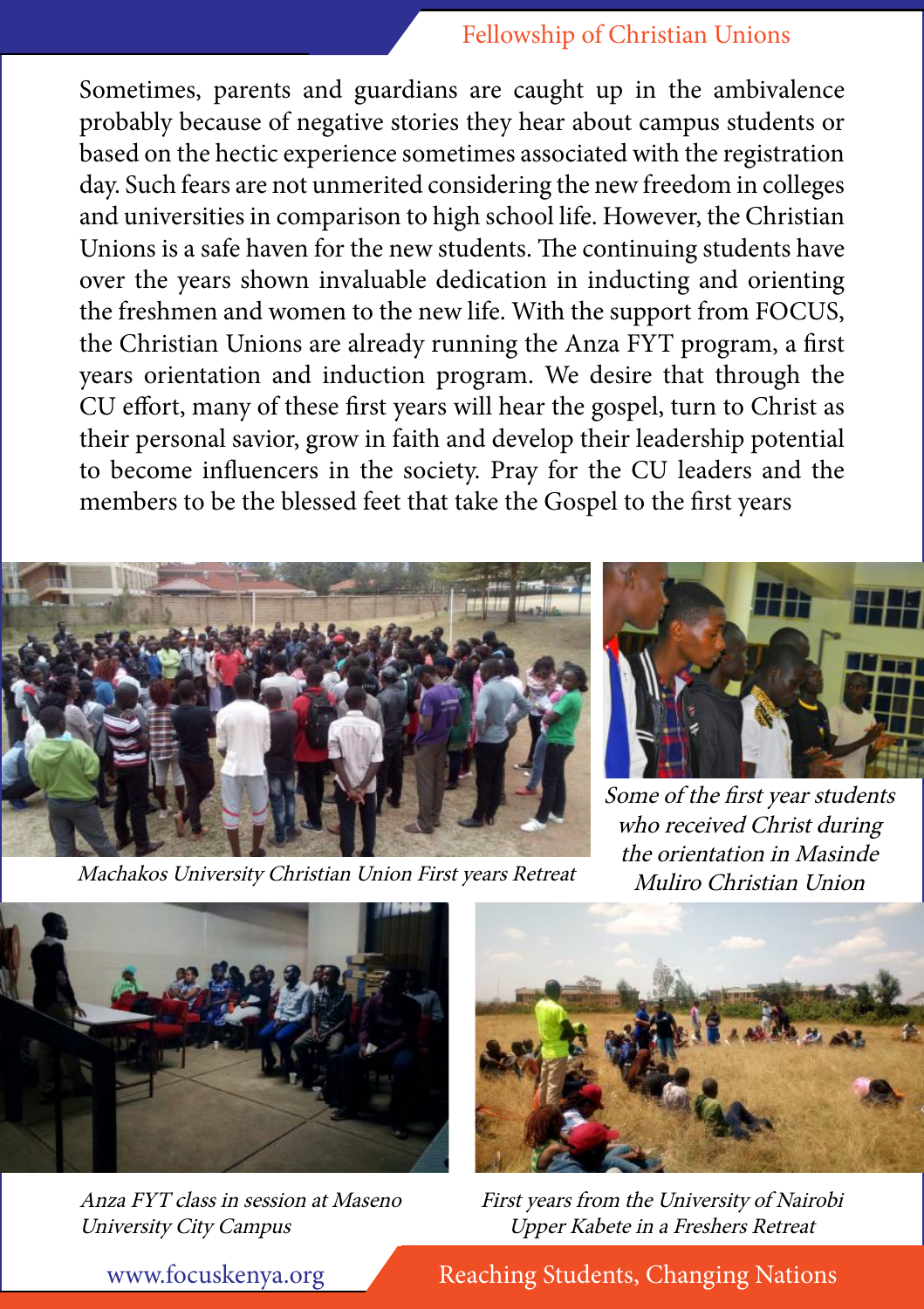### La CAFÉ free the beauty!

**CC** On matters drugs  $\&$  substance abuse, try in Jesus because faith *substance abuse, try faith in Jesus because faith is the Substance.*

The National Creative Arts Festival (La CAFÉ)2019 themed "Free the Beauty" was the inaugral FOCUS-Kenya symposium for show-casing, celebrating and leveraging creative talent among university and college students, as a platform for engaging contemporary issues facing society. It focused on the value and power of art in "unveiling" the "goodness" that is often masked by the brokenness and ugliness we see in our society as the people succumb to various effects of mental health, drugs and substance abuse. The glamourous event held on 26th October 2019 saw students from 21 Institutions participate in Drama, Dance, Oral narrative, Poetry Graphic arts–painting and pencil art and Music.



Panel Discussion on personal Struggle with mental health



Students and Associates following the La Cafe event in amphi theatre of the University of Nairobi Main Campus



UON Main Campus Christian Union staging a Dance during LaCafe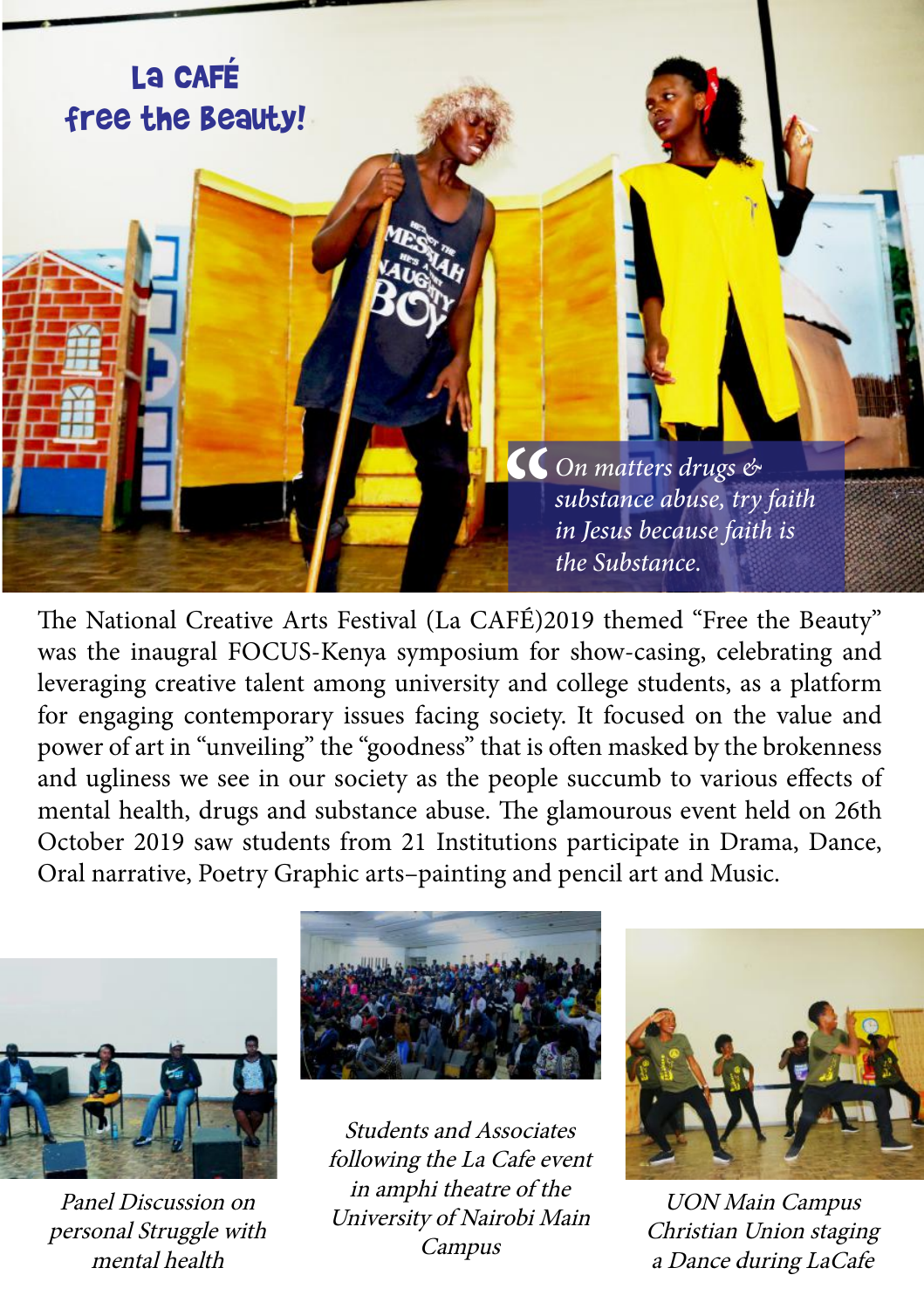#### **Can i change the world?**

Not everyone thinks about their people at home when they are living in a first world. Hottensiah, a FOCUS Associate in the US like Nehemiah could not help thinking about her people back at home when in December 2003, together with the husband Ephantus Kimori travelled back to Kenya and were struck by the height of the HIV crisis in the country. They wondered how in the US many HIV positive patients managed to live without the stigma many at home experienced. They felt that they had very limited understanding of how to resolve the dilemma and decided to pursue studies and acquire better knowledge of health care. That would not only help them find meaningful work in the US but also to serve through medical missions back at home. It is in Urbana Missions convention, by Inter Varsity, which clarified the call to opportunities of integral missions which had been nurtured since they first heard the call in Commission 98.

The Kimoris would have not known that their first medical camp started in in upper Matasia Ngong, where Hottensiah grew up in, would be a journey to a great impact. Since then, they have had similar mission outreach in Oldonyonyokie, Kericho, Embu, Nakuru, Ndaragwa, Shamata, Ololtepes among others. They have made use of this good opportunity to witness to waiting patients, clarifying that healing and salvation are the work of Christ. They have seen growth in the numbers of volunteers supporting this mission both from the US and in Kenya.

To read the full story click: https://www.focuskenya.org/can-i-change-the-world/



The Kimori's medical team and Moi university Medical school students



The Medical team works with a team of about 40 medics from Kenya. They Share the gospel and then offer assessments and treatments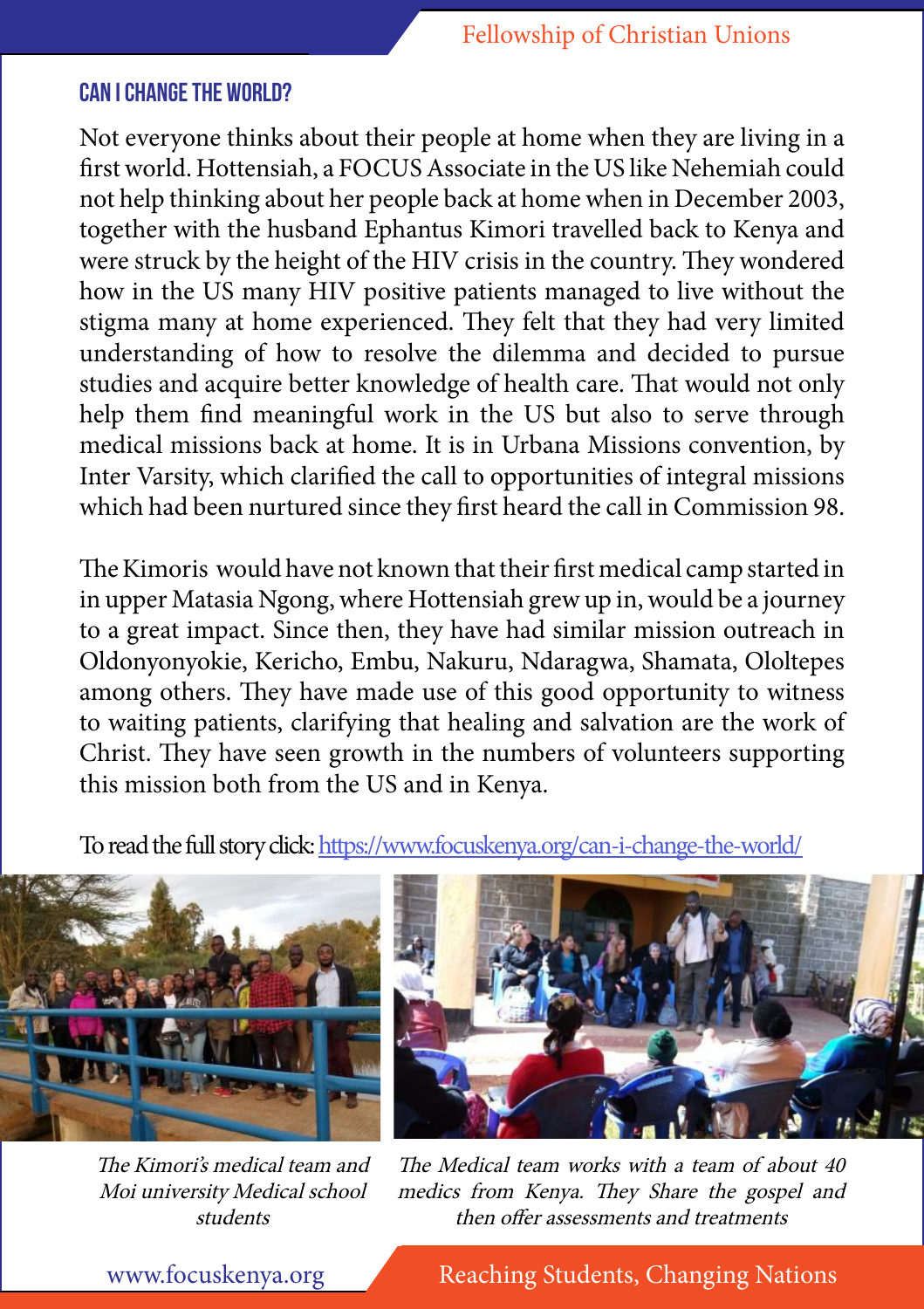

25 University and College lecturers from the Northern Nairobi Region together with Ezekiel Baraza, the Deputy National Director FOCUS Kenya pose for a photo on the 5th October 2019 at BTL, Ruiru after an enriching engagement on the place of the Christian Faculty in influencing the Campus Community. The Annual event organized by FOCUS Kenya seeks to provide the Christian Faculty an environment for mutual support and encouragement, Capacity development and networking.

#### **Regional Students Executive Committee (RSEC) retreats**



Western Region hosted by Maseno Uni versity on 11-13th October 2019



Southern Nairobi at FOCUS Centre Kasarani on 11-13th October 2019



Northern Nairobi Region at FOCUS Centre Kasarani on 4-6th October 2019



Mt. Kenya hosted in Embu University on 11-13th October 2019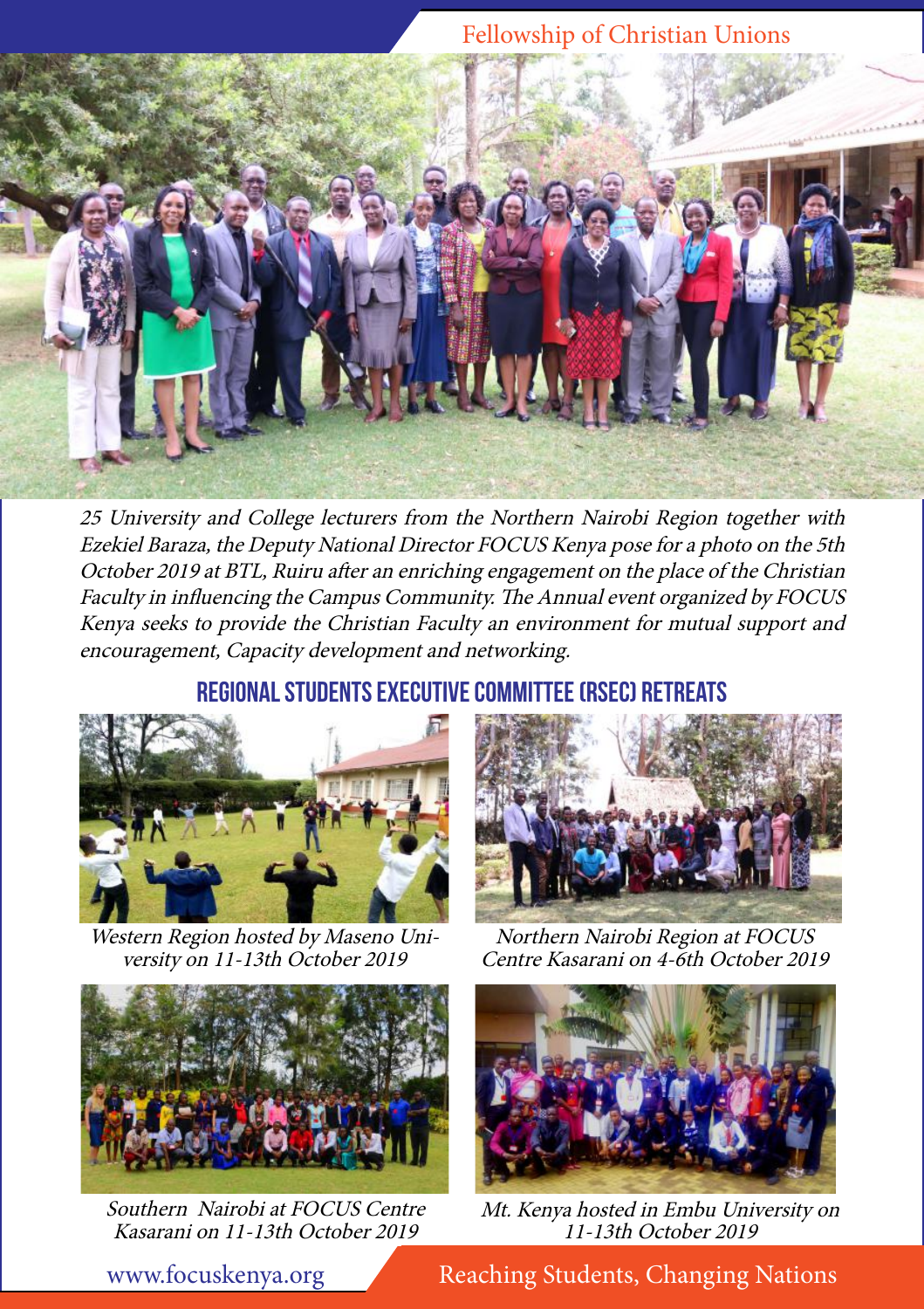#### **focus kenya in World Assembly**



FOCUS Kenya Students representatives in World Assembly



All FOCUS Kenya delegates in World Assembly

FOCUS Kenya is a member of the International Fellowship of Evangelical Student (IFES). World Assembly is an IFES gathering bringing together IFES Students, Faculty, Christian graduates and Board members from all over the globe. This years' gathering which took place on 3rd to 11th July 2019 in South Africa was special for FOCUS Kenya in many ways. Were honored to have Hon. Prof. Kibwana, the Governor Makueni County and Canon Rev. Wainaina, the provost All Saints Cathedral represent FOCUS Kenya in a special track for high level government and Church leaders. Margaret Muga a forth year law student was appointed to join the IFES Board, Also in attendance was Dr. Laureen Maseno in a special track for Christian Faculty. Dr. Rachel Masake, FOCUS Trustee was also a guest at the World Assembly. We thank God for the IFES collective vision to further the Gospel mission in Universities and colleges across the world.



**focus kenya associates in the diaspora** 



During the launch of FOCUS Associates Diaspora Chapter in UK in September 2019.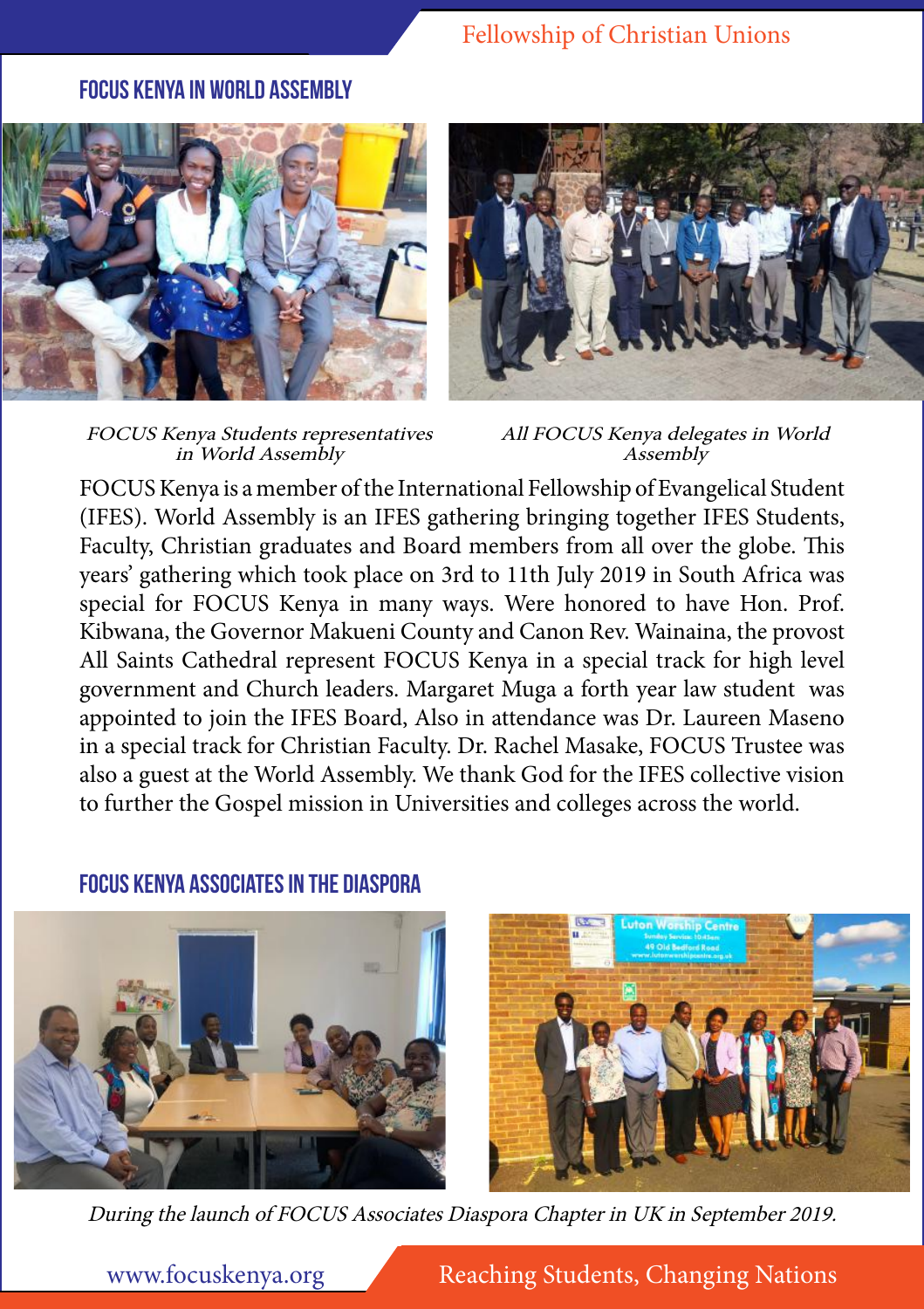#### **Developing Leaders**

When the leadership of FOCUS inaugurated the STEM Program in 1992, they may have never known what was in store for God's people through the program. We are grateful to God for the provision of at atleast 550 willing men and women who have faithfully served students and transformed lives. Through the support of partners like you, the STEM Program continues to be a ministry pillar in FOCUS hence acting as a conveyer belt of developing leaders as witnessed on the 27th July 2019 when we released 37 STEM staff after faithful service of one year and received 42 fresh graduates who have since then been trained and posted in different campuses across the country. Today, you can make a difference by supporting one of the STEM staff. To support click: payments.focuskenya.org



2018-19 Short Term Missionaries in Norway making a presentation during the STEM Convocation



2018-19 STEM Staff staging a play during STEM Convocation based on their experiences in Student Ministry



George Ogalo, National Director FOCUS Kenya paying a courtesy call to the senior Pastor Karura Community Church Ngari Kariithi to explore ministry partnership opportunities on the 8th October 2019



Mr. Ogalo, Phyllis Gitumbi visiting Japhet Muthomi, the Chief Public Communications Officer M.PRSK at the Parliament Buildings for partnerships on 8th October 2019